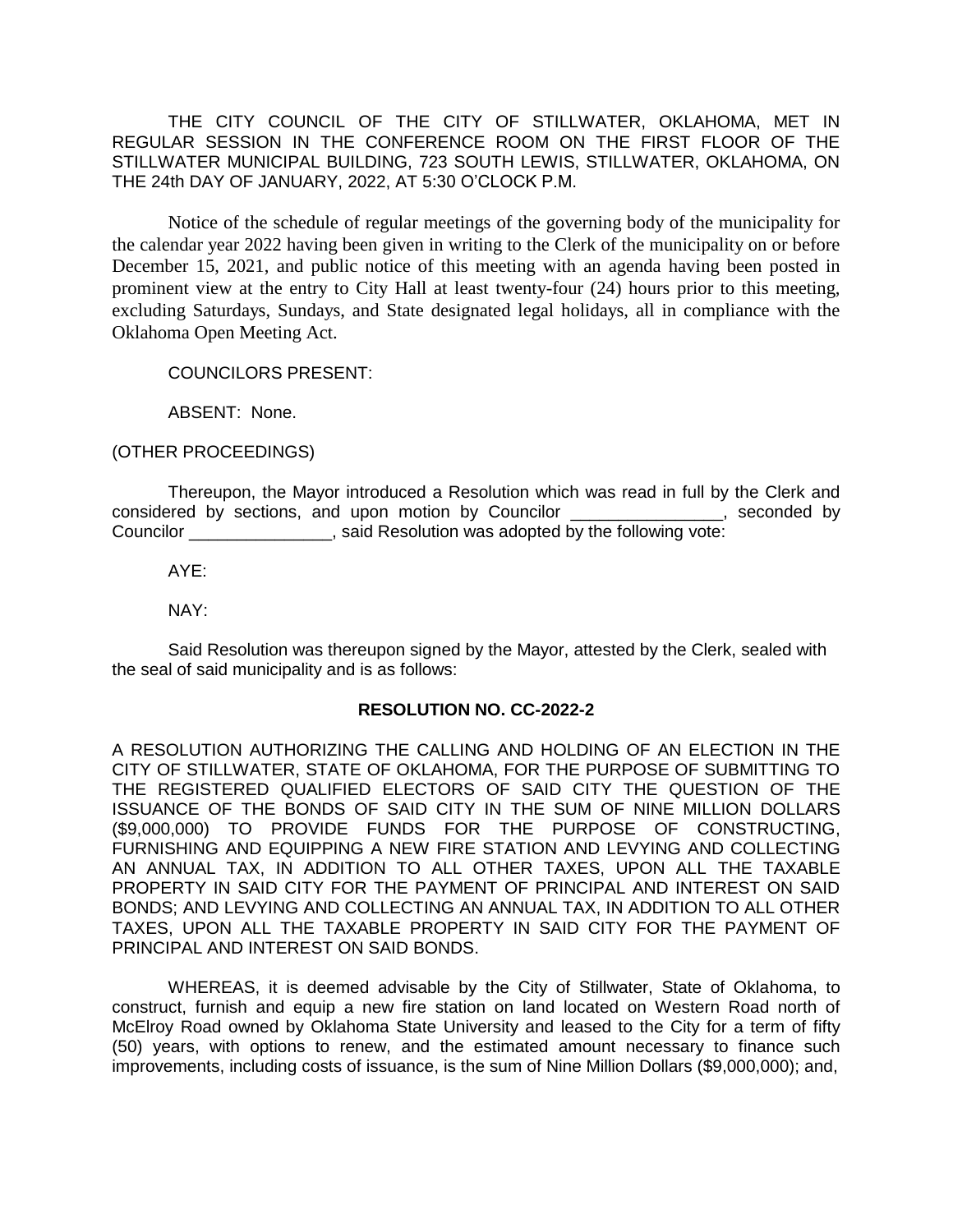WHEREAS, there are no funds in the treasury for such purposes, and power is granted said City by Article 10, Section 35 of the Oklahoma Constitution and laws of the State of Oklahoma, to issue bonds to provide funds for such purpose, provided the same be authorized by the registered qualified voters thereof, voting at an election held for such purpose;

BE IT RESOLVED BY THE CITY COUNCIL OF THE CITY OF STILLWATER, STATE OF OKLAHOMA:

SECTION 1. That the Mayor of the City of Stillwater be, and is hereby authorized and directed to call a special election to be held in said City on the 5th day of April, 2022, for the purpose of submitting to the registered qualified voters thereof the following proposition.

"SHALL THE CITY OF STILLWATER, STATE OF OKLAHOMA, INCUR AN INDEBTEDNESS BY ISSUING ITS BONDS IN ONE OR MORE SERIES IN THE SUM OF NINE MILLION DOLLARS (\$9,000,000) TO PROVIDE FUNDS FOR THE PURPOSE OF CONSTRUCTING, FURNISHING AND EQUIPPING A NEW FIRE STATION; AND LEVY AND COLLECT AN ANNUAL TAX, IN ADDITION TO ALL OTHER TAXES, UPON ALL THE TAXABLE PROPERTY IN SAID CITY SUFFICIENT TO PAY THE INTEREST ON SAID BONDS AS IT FALLS DUE, AND ALSO TO CONSTITUTE A SINKING FUND FOR THE PAYMENT OF THE PRINCIPAL THEREOF WHEN DUE, SAID BONDS TO BEAR INTEREST AT NOT TO EXCEED THE RATE OF TEN PER CENTUM (10%) PER ANNUM, PAYABLE SEMIANNUALLY AND TO BECOME DUE SERIALLY WITHIN TWENTY (20) YEARS FROM THEIR DATE?"

Section 2. The specific project for which at least one hundred percent (100%) of the proceeds of the aforesaid bonds shall be expended and the dollar amounts for such project shall be as follows:

Construct, furnish and equip a 15,000 – 18,000 square foot fire station on land situated on Western Road North of McElroy Road owned by Oklahoma State University and leased to the City for such purpose for an initial term of fifty (50) years, with two options for the City to renew for twenty five (25) years each. The new fire station will contain three drive through bays, co-ed living spaces, space for meetings and training and meet all current safety, environmental and American Disability Act requirements.

\$9,000,000

SECTION 3. That such call for said election shall be by proclamation signed by the Mayor of the City and attested by the City Clerk setting forth the propositions to be voted upon and the hours of opening and closing of the polls and the names of the person who shall conduct said election. That the ballots shall set forth the propositions to be voted upon substantially as set out in Section 1 hereof, and that the returns of said election shall be made to and canvassed by the Payne County Election Board.